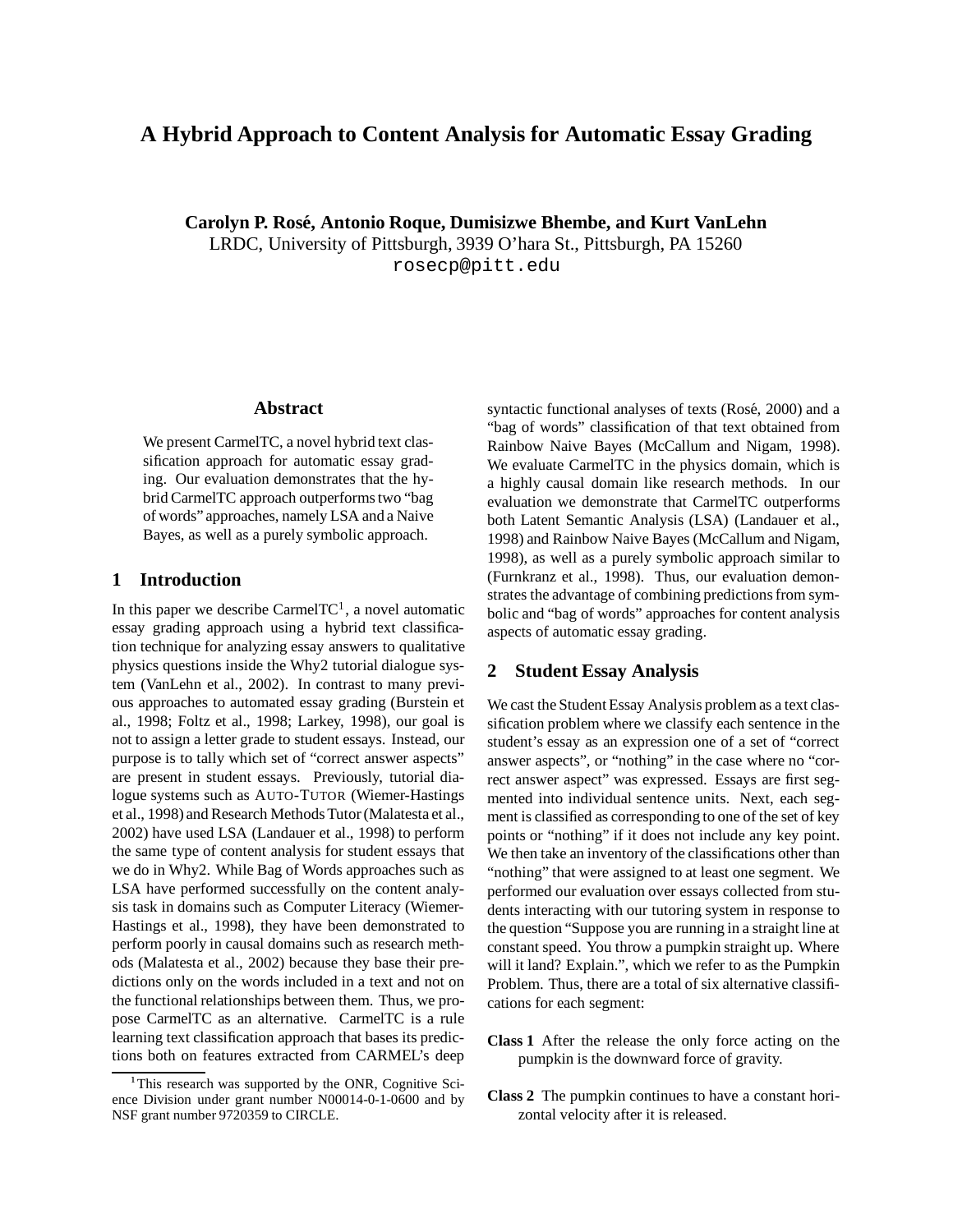- **Class 3** The horizontal velocity of the pumpkin continues to be equal to the horizontal velocity of the man.
- **Class 4** The pumpkin and runner cover the same distance over the same time.
- **Class 5** The pumpkin will land on the runner.
- **Class 6** Sentence does not adequately express any of the above specified key points.

Often what distinguishes sentences from one class and another is subtle. For example, "The pumpkin's horizontal velocity, which is equal to that of the man when he released it, will remain constant." belongs to Class 2. However, it could easily be mistaken for Class 3 based on the set of words included, although it does not express that idea since it does not address the relationship between the pumpkin's and man's velocity *after* the release. Similarly, "So long as no other horizontal force acts upon the pumpkin while it is in the air, this velocity will stay the same.", belongs to Class 2 although looks similar on the surface to either Class 1 or 3. Nevertheless, it does not express the required propositional content for either of those classes. The most frequent problem is that sentences that express most but not all of the content associated with a required point should be classified as "nothing" although they have a lot of words in common with sentences from the class that they are most similar to. Similarly, sentences like "It will land on the ground where the runner threw it up." contain all of the words required to correctly express the idea corresponding to Class 5, although it does not express that idea, and in fact expresses a wrong idea. These very subtle distinctions pose problems for "bag of words" approaches since they base their decisions only on which words are present regardless of their order or the functional relationships between them.

The hybrid CarmelTC approach induces decision trees using features from a deep syntactic functional analysis of an input text as well as a prediction from the Rainbow Naive Bayes text classifier (McCallum and Nigam, 1998). Additionally, it uses features that indicate the presence or absence of words found in the training examples. From these features CarmelTC builds a vector representation for each sentence. It then uses the ID3 decision tree learning algorithm (Quinlin, 1993) to induce rules for identifying sentence classes based on these feature vectors.

From CARMEL's deep syntactic analysis of a sentence, we extract individual features that encode functional relationships between syntactic heads (e.g., (subjthrow man)), tense information (e.g., (tense-throw past)), and information about passivization and negation (e.g., (negation-throw +) or (passive-throw -)). Syntactic feature structures produced by the grammar factor out those aspects of syntax that modify the surface realization of a sentence but do not change its deep functional analysis, including syntactic transformations such as passivization and extraction. These deep functional relationships give CarmelTC the information lacking on Bag of Words approaches that is needed for effective content analysis in highly causal domains, such as research methods or physics.

# **3 Evaluation**

We conducted an evaluation to compare the effectiveness of CarmelTC at analyzing student essays in comparison to LSA, Rainbow, and a purely symbolic approach similar to (Furnkranz et al., 1998), which we refer to here as CarmelTCsymb. CarmelTCsymb is identical to CarmelTC except that it does not include in its feature set the prediction from Rainbow. We conducted our evaluation over a corpus of 126 previouslyunseen student essays in response to the Pumpkin Problem described above, with a total of 500 text segments, and just under 6000 words altogether. Each text segment was hand tagged by at least two coders, and conflicts were resolved at a consensus meeting. Pairwise Kappas between our three coders computed over initial codings of our data was always above .75.

The LSA space used for this evaluation was trained over three first year physics text books. The Rainbow models used to generate the Rainbow predictions that are part of the feature set provided to CarmelTC were trained over a development corpus of 248 hand tagged example sentences extracted from a corpus of human-human tutoring dialogues, just like those included in the 126 essays mentioned above. However, when we evaluated the performance of Rainbow for comparison with CarmelTC, LSA, and the symbolic approach, we ran a 50 fold cross validation evaluation using the complete set of examples in both sets (i.e., the 248 sentences used to train the Rainbow models used to by CarmelTC as well as the 126 essays) so that Rainbow would have access to the exact same training data as CarmelTC, to make it a fair comparison between alternative machine learning approaches. On each iteration, we randomly selected a subset of essays such that the number of text segments included in the test set were greater than 10 but less than 15 and then training Rainbow using the remaining text segments. Thus, CarmelTC uses the same set of training data, but unlike the other approaches, it uses its training data in two separate parts, namely one to train the Rainbow models it uses to produce the Rainbow prediction that is part of the vector representation it builds for each text and one to train the decision trees. This is because for CarmelTC, the data for training Rainbow must be separate from that used to train the decision trees so the decision trees are trained from a realistic distribution of assigned Rainbow classes based on its performance on unseen data rather than on